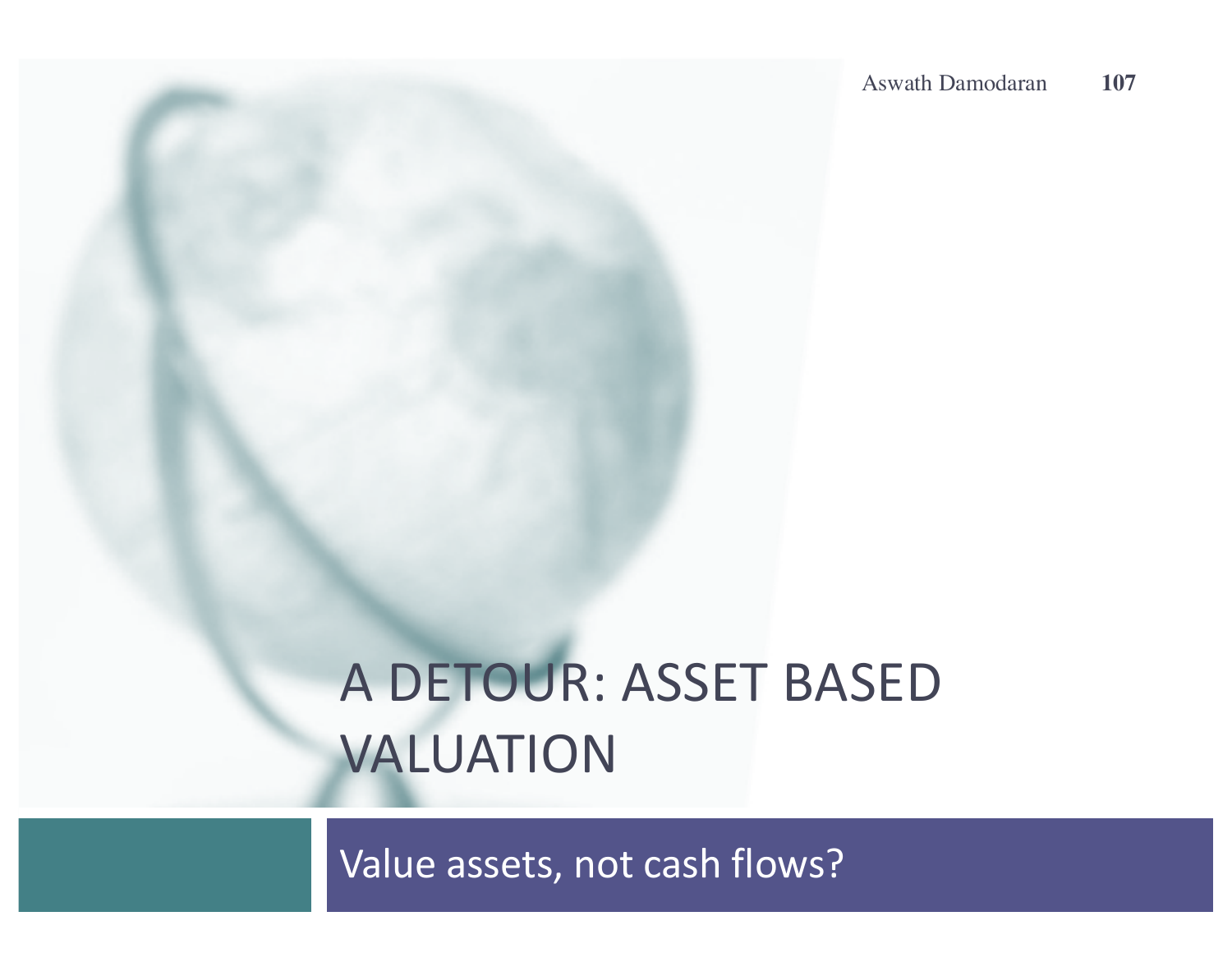## What is asset based valuation?

- $\Box$  In intrinsic valuation, you value a business based upon the cash flows you expect that business to generate over time.
- $\Box$  In relative valuation, you value a business based upon how similar businesses are priced.
- $\Box$  In asset based valuation, you value a business by valuing its individual assets. These individual assets can be tangible or intangible.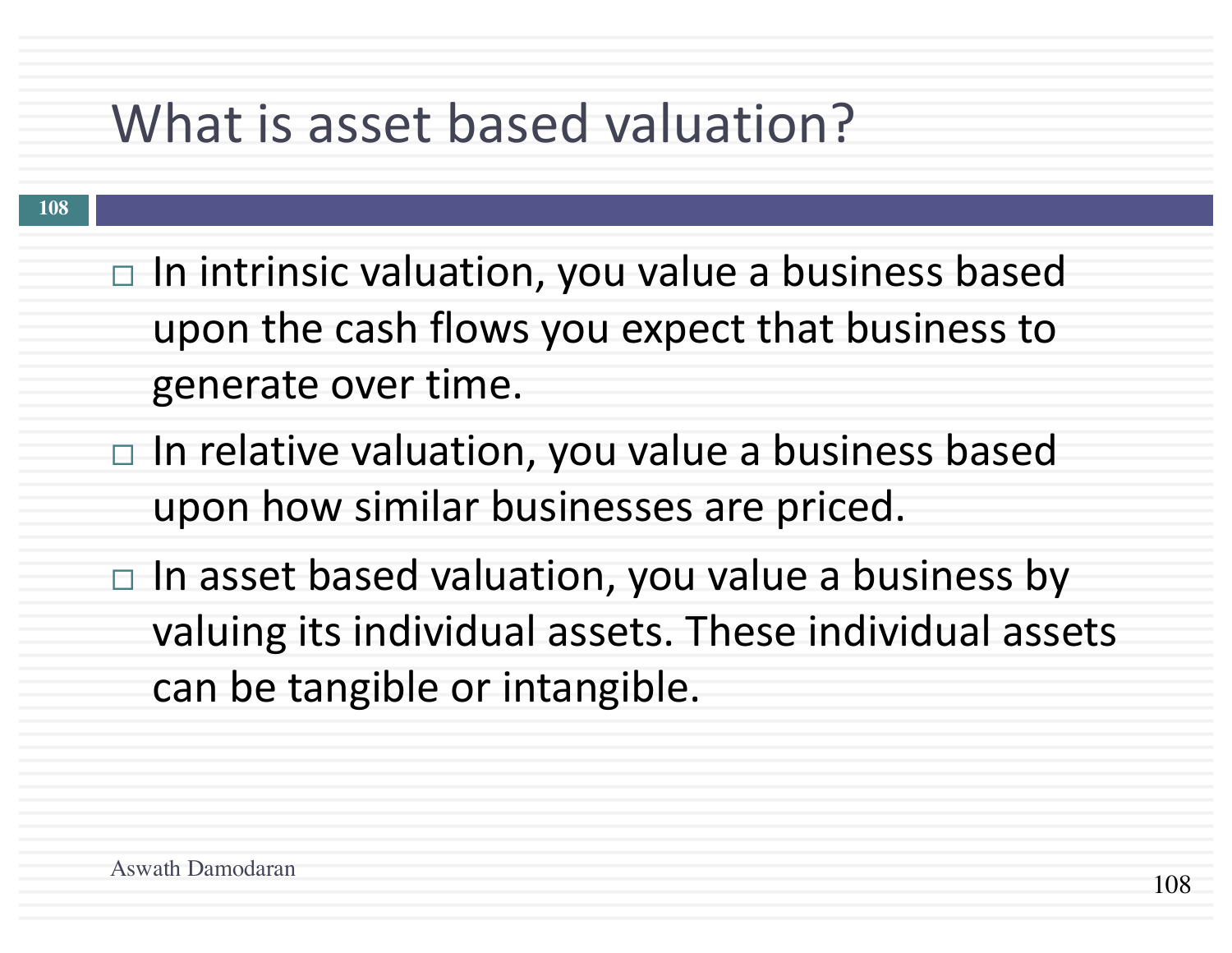# Why would you do asset based valuation?

- $\Box$  Liquidation: If you are liquidating a business by selling its assets piece meal, rather than as a composite business, you would like to estimate what you will get from each asset or asset class individually.
- Accounting mission: As both US and international accounting standards have turned to "fair value" accounting, accountants have been called upon to redo balance sheet to reflect the assets at their fair rather than book value.
- $\Box$  Sum of the parts: If a business is made up of individual divisions or assets, you may want to value these parts individually for one of two groups:
	- Potential acquirers may want to do this, as a precursor to restructuring the business.
	- Investors may be interested because a business that is selling for less than the sum of its parts may be "cheap".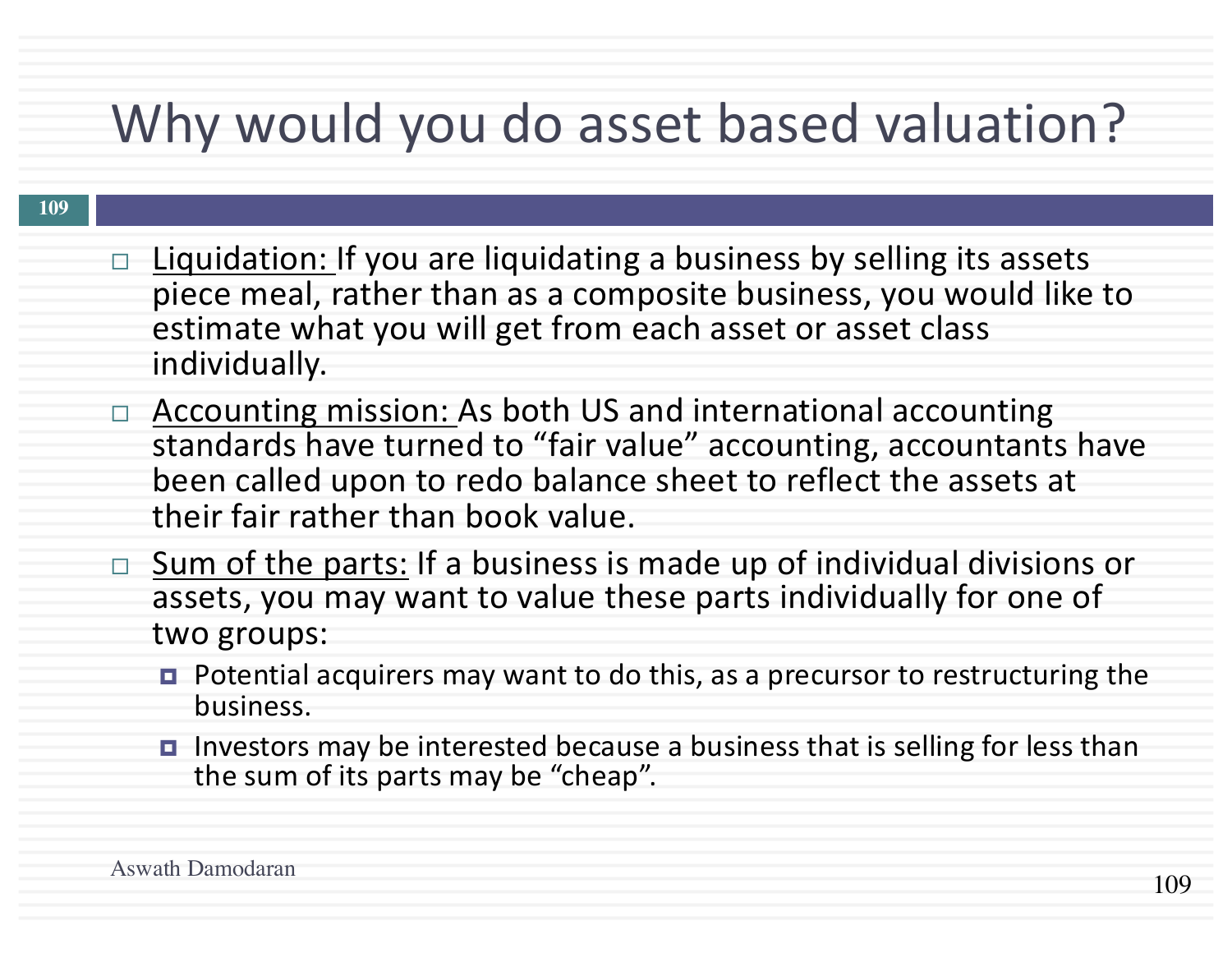## How do you do asset based valuation?

- $\Box$  Intrinsic value: Estimate the expected cash flows on each asset or asset class, discount back at a risk adjusted discount rate and arrive at an intrinsic value for each asset.
- $\Box$  Relative value: Look for similar assets that have sold in the recent past and estimate a value for each asset in the business.
	- $\Box$  Accounting value: You could use the book value of the asset as a proxy for the estimated value of the asset.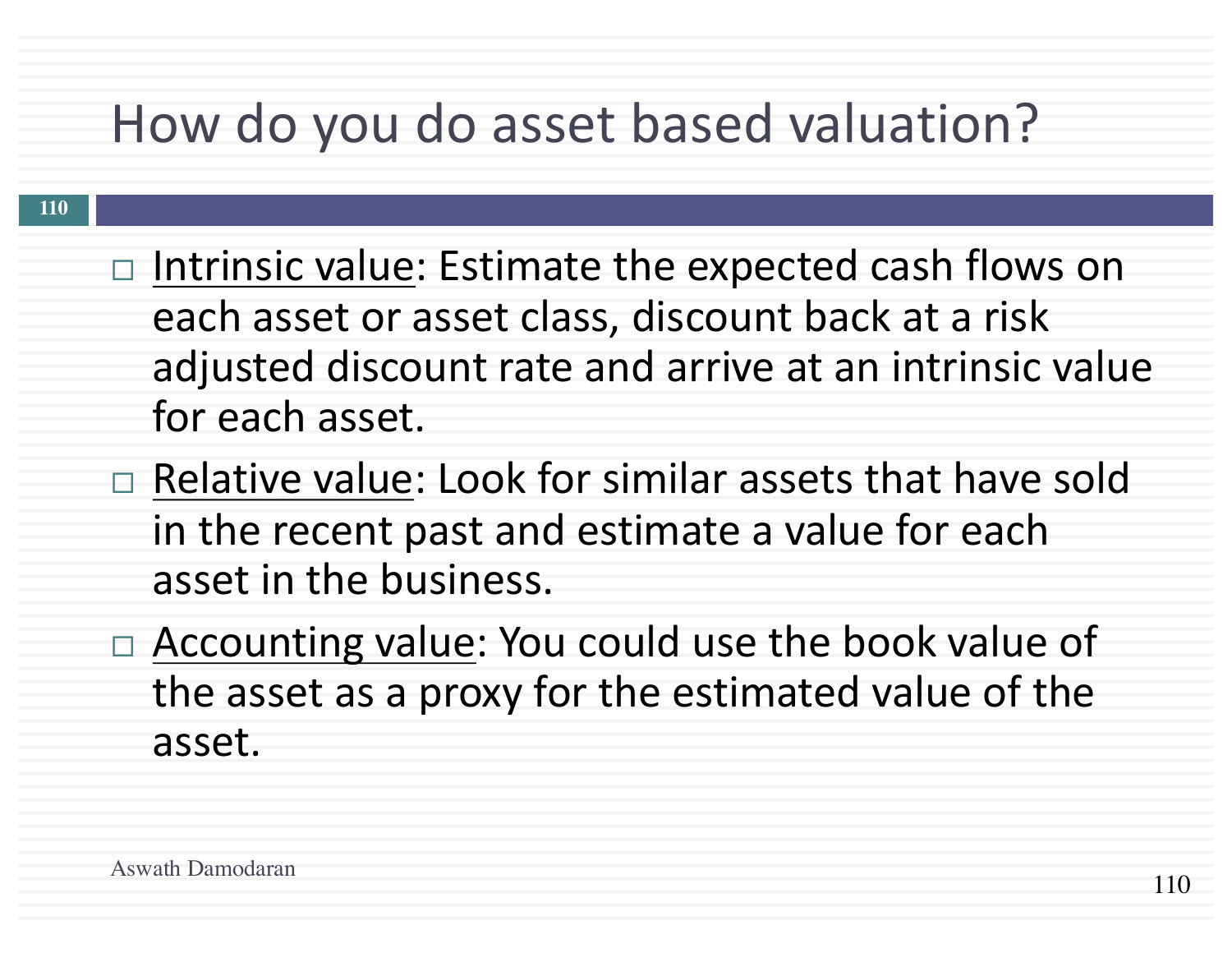## When is asset-based valuation easiest to do?

- Separable assets: If a company is a collection of separable assets (a set of real estate holdings, a holding company of different independent businesses), asset-based valuation is easier to do. If the assets are interrelated or difficult to separate, asset-based valuation becomes problematic. Thus, while real estate or a long term licensing/franchising contract may be easily valued, brand name (which cuts across assets) is more difficult to value separately.
- □ Stand alone earnings/ cash flows: An asset is much simpler to value if you can trace its earnings/cash flows to it. It is much more difficult to value when the business generates earnings, but the role of individual assets in generating these earnings cannot be isolated.
- $\Box$  Active market for similar assets: If you plan to do a relative valuation, it is easier if you can find an active market for "similar" assets which you can draw on for transactions prices.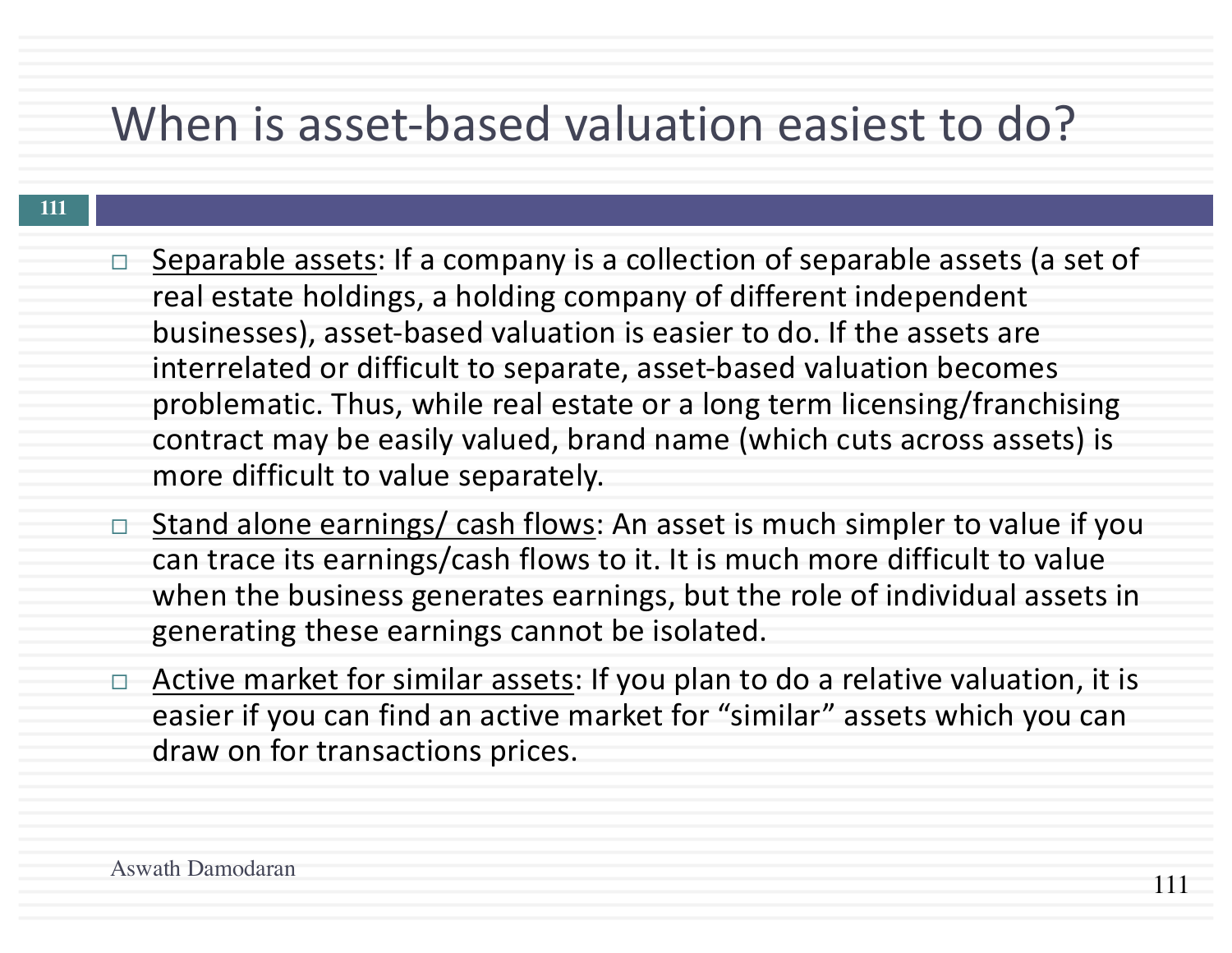# **I. Liquidation Valuation**

- $\Box$  In liquidation valuation, you are trying to assess how much you would get from selling the assets of the business today, rather than the business as a going concern.
- $\Box$  Consequently, it makes more sense to price those assets (i.e., do relative valuation) than it is to value them (do intrinsic valuation). For assets that are separable and traded (example: real estate), pricing is easy to do. For assets that are not, you often see book value used either as a proxy for liquidation value or as a basis for estimating liquidation value.
	- $\Box$  To the extent that the liquidation is urgent, you may attach a discount to the estimated value.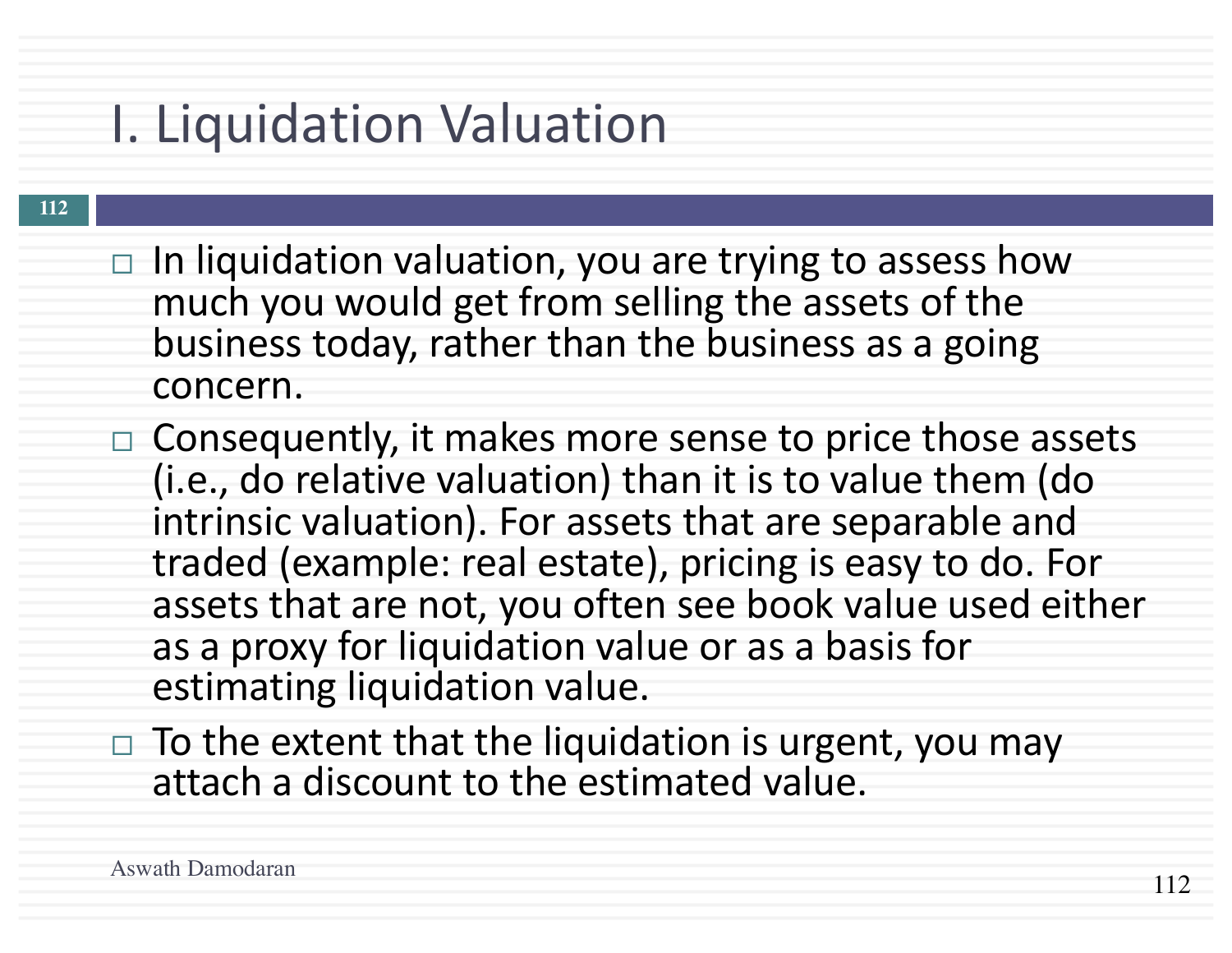## II. Accounting Valuation: Glimmers from FAS

- **113**
- $\Box$  The ubiquitous "market participant": Through FAS 157, accountants are asked to attach values to assets/liabilities that market participants would have been willing to pay/ receive.
- □ Tilt towards relative value: "The definition focuses on the price that would be received to sell the asset or paid to transfer the liability (an exit price), not the price that would be paid to acquire the asset or received to assume the liability (an entry price)." The hierarchy puts "market prices", if available for an asset, at the top with intrinsic value being accepted only if market prices are not accessible.
- □ Split mission: While accounting fair value is titled towards relative valuation, accountants are also required to back their relative valuations with intrinsic valuations. Often, this leads to reverse engineering, where accountants arrive at values first and develop valuations later.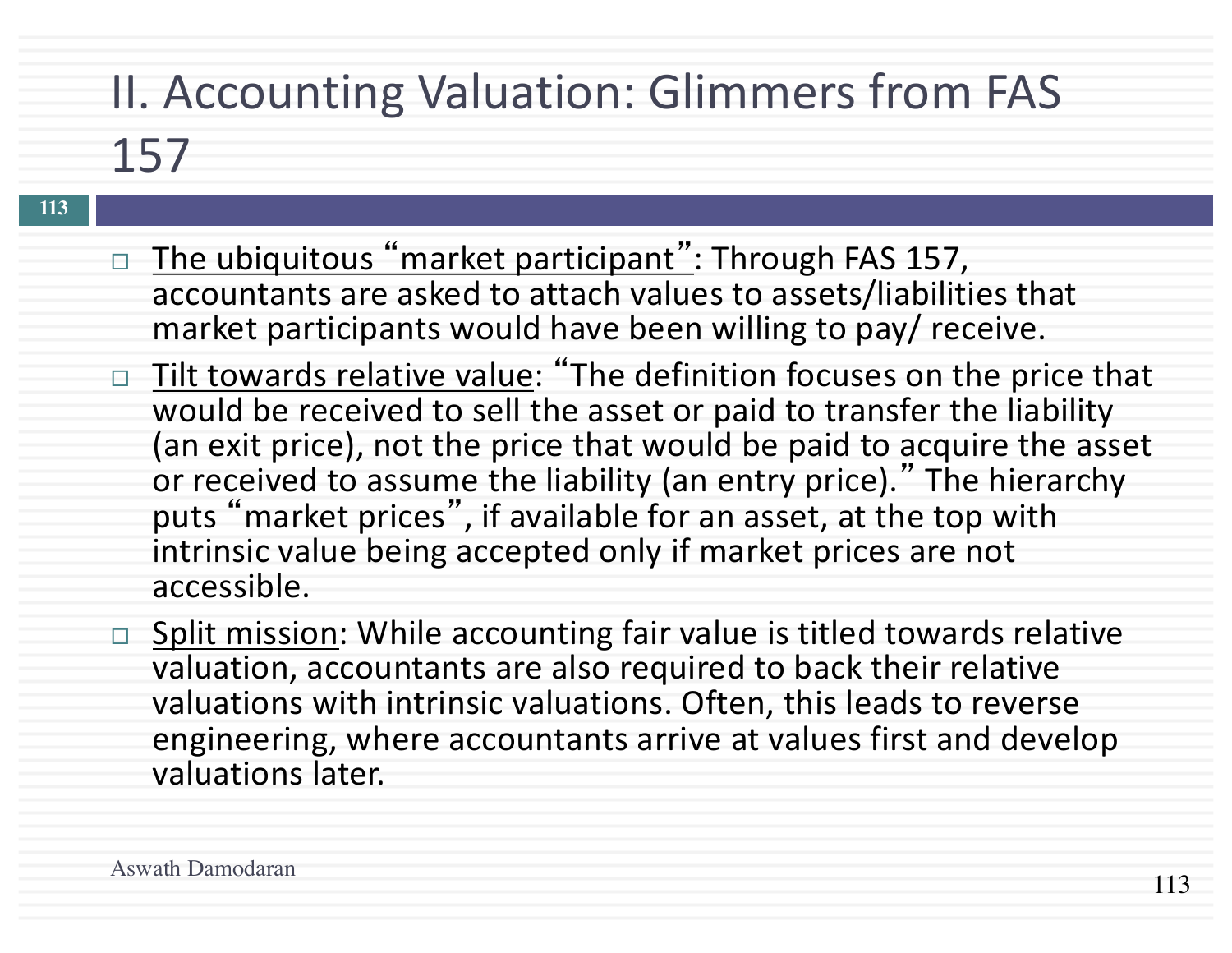# III. Sum of the parts valuation

- $\Box$  You can value a company in pieces, using either relative or intrinsic valuation. Which one you use will depend on who you are and your motives for doing the sum of the parts valuation.
- $\Box$  If you are long term, passive investor in the company, your intent may be to find market mistakes that you hope will get corrected over time. If that is the case, you should do an intrinsic valuation of the individual assets.
- $\Box$  If you are an activist investor that plans to acquire the company or push for change, you should be more focused on relative valuation, since your intent is to get the company to split up and gain the increase in value.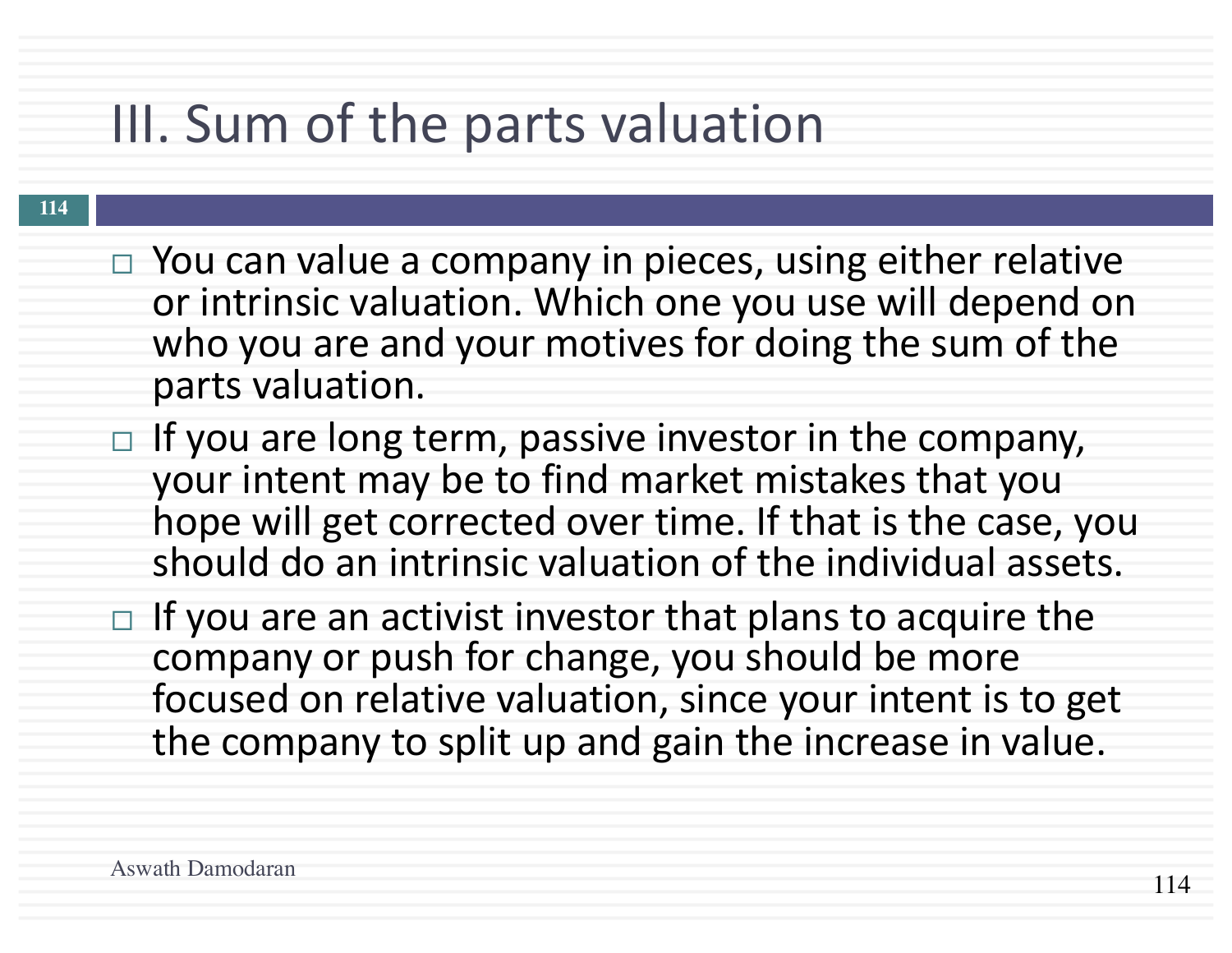### Let's try this

### United Technologies: Raw Data - 2009

**115**

|            |                 |          | <b>EBITDA</b> | $Pre$ -tax<br><i><b>Operating</b></i> | Capital      |              | Total    |
|------------|-----------------|----------|---------------|---------------------------------------|--------------|--------------|----------|
| Division   | <b>Business</b> | Revenues |               | <i>Income</i>                         | Expenditures | Depreciation | Assets   |
|            | Refrigeration   |          |               |                                       |              |              |          |
| Carrier    | systems         | \$14,944 | \$1,510       | \$1,316                               | \$191        | \$194        | \$10,810 |
| Pratt &    |                 |          |               |                                       |              |              |          |
| Whitney    | Defense         | \$12,965 | \$2,490       | \$2,122                               | \$412        | \$368        | \$9,650  |
| Otis       | Construction    | \$12,949 | \$2,680       | \$2,477                               | \$150        | \$203        | \$7,731  |
| UTC Fire & |                 |          |               |                                       |              |              |          |
| Security   | Security        | \$6,462  | \$780         | \$542                                 | \$95         | \$238        | \$10,022 |
| Hamilton   |                 |          |               |                                       |              |              |          |
| Sundstrand | Manufacturing   | \$6,207  | \$1,277       | \$1,099                               | \$141        | \$178        | \$8,648  |
| Sikorsky   | Aircraft        | \$5,368  | \$540         | \$478                                 | \$165        | \$62         | \$3,985  |

The company also had corporate expenses, unallocated to the divisions of \$408 million in the most recent year.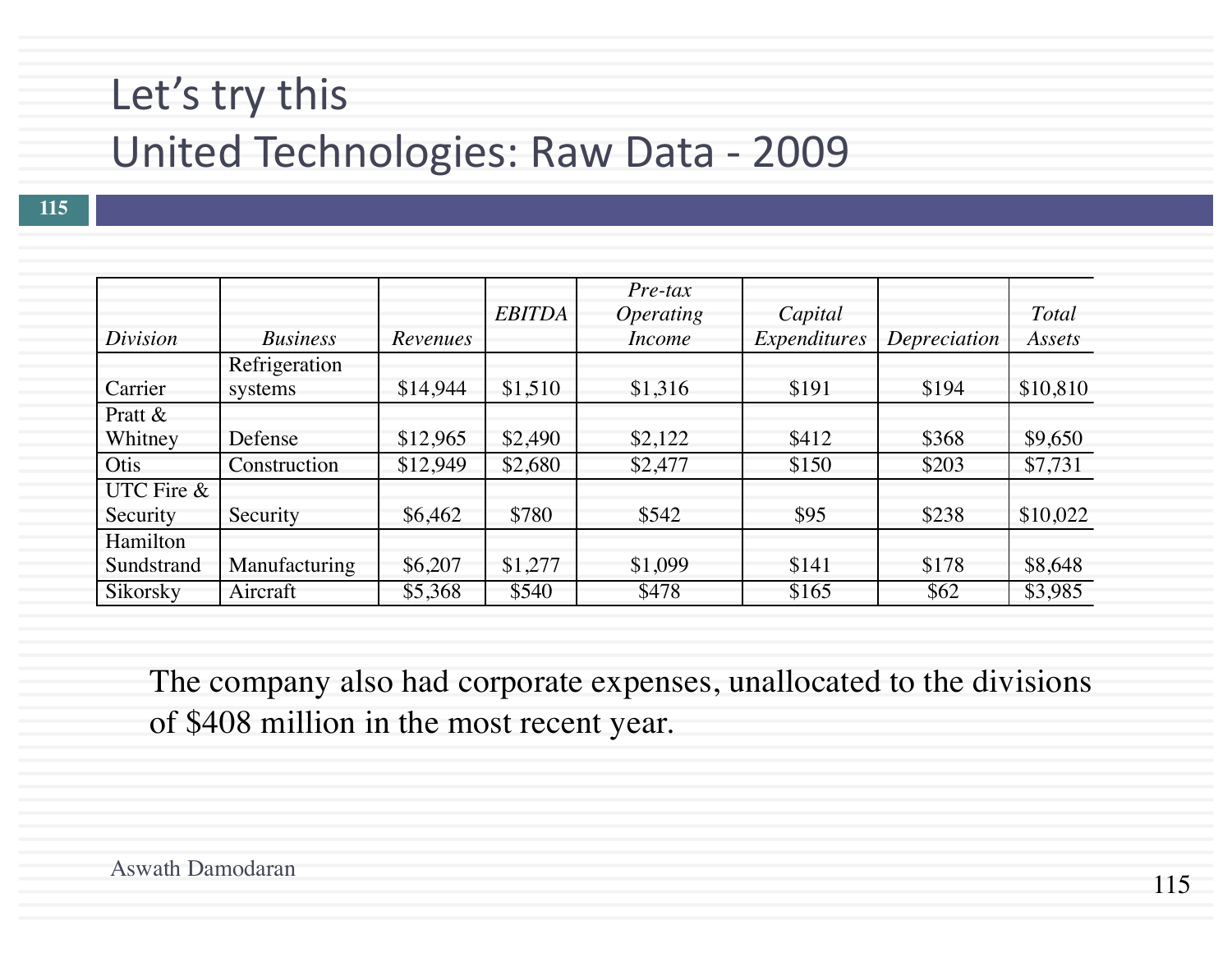## United Technologies: Relative Valuation Median Multiples

| <b>Division</b>                | <b>Business</b>              | EBITDA  | <b>EV/EBITDA for sector</b> | <b>Value of Business</b> |
|--------------------------------|------------------------------|---------|-----------------------------|--------------------------|
| Carrier                        | <b>Refrigeration systems</b> | \$1,510 | 5.25                        | \$7,928                  |
| Pratt & Whitney                | Defense                      | \$2,490 | 8.00                        | \$19,920                 |
| <b>Otis</b>                    | Construction                 | \$2,680 | 6.00                        | \$16,080                 |
| <b>UTC Fire &amp; Security</b> | Security                     | \$780   | 7.50                        | \$5,850                  |
| Hamilton Sundstrand            | Industrial Products          | \$1,277 | 5.50                        | \$7,024                  |
| Sikorsky                       | Aircraft                     | \$540   | 9.00                        | \$4,860                  |
| Sum of the parts value for     |                              |         |                             |                          |
| $ business =$                  |                              |         |                             | \$61,661                 |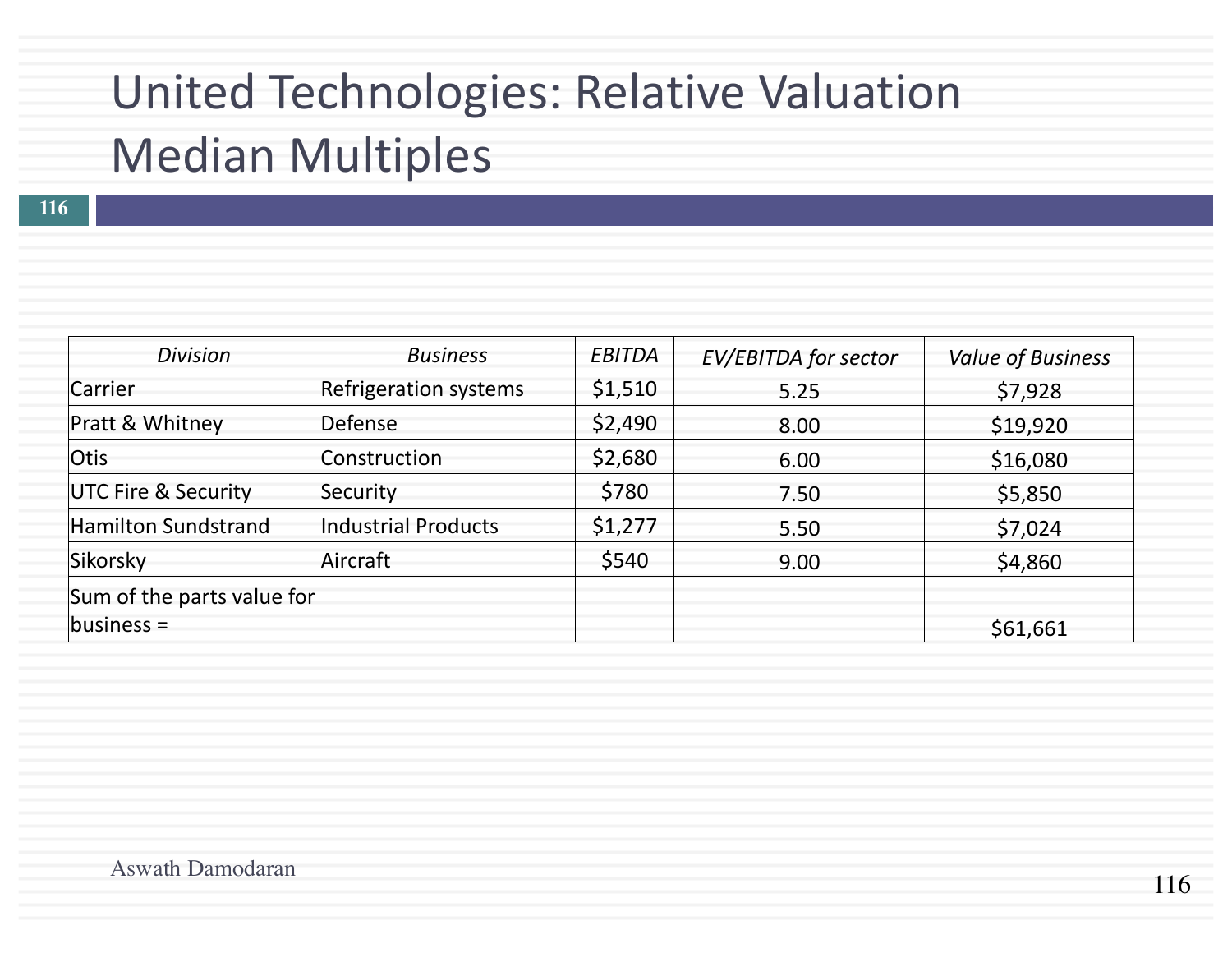## United Technologies: Relative Valuation Plus Scaling variable & Choice of Multiples

| 117                            |                                           |          |         |                                  |                  |
|--------------------------------|-------------------------------------------|----------|---------|----------------------------------|------------------|
| Division                       | <b>Business</b>                           | Revenues |         | <b>EBITDA</b>   Operating Income | Capital Invested |
| Carrier                        | Refrigeration systems                     | \$14,944 | \$1,510 | \$1,316                          | \$6,014          |
| Pratt & Whitney                | Defense                                   | \$12,965 | \$2,490 | \$2,122                          | \$5,369          |
| Otis                           | Construction                              | \$12,949 | \$2,680 | \$2,477                          | \$4,301          |
| <b>UTC Fire &amp; Security</b> | Security                                  | \$6,462  | \$780   | \$542                            | \$5,575          |
|                                | Hamilton Sundstrand   Industrial Products | \$6,207  | \$1,277 | \$1,099                          | \$4,811          |
| Sikorsky                       | Aircraft                                  | \$5,368  | \$540   | \$478                            | \$2,217          |
| Total                          |                                           | \$58,895 | \$9,277 | \$8,034                          | \$28,287         |

| <b>Business</b>            | <b>Best Multiple</b> | Regression                                           | $\mathbf{R}^2$ |
|----------------------------|----------------------|------------------------------------------------------|----------------|
| Refrigeration systems      | EV/EBITDA            | EV/EBITDA = $5.35 - 3.55$ Tax Rate + 14.17 ROC       | $42\%$         |
| Defense                    | EV/Revenues          | EV/Revenues = $0.85 + 7.32$ Pre-tax Operating Margin | $47\%$         |
| Construction               | <b>EV/EBITDA</b>     | $EV/EBITDA = 3.17 - 2.87$ Tax Rate + 14.66 ROC       | $36\%$         |
| Security                   | EV/Capital           | EV/ Capital = $0.55 + 8.22$ ROC                      | 55%            |
| <b>Industrial Products</b> | EV/Revenues          | $EV/Reverse = 0.51 + 6.13$ Pre-tax Operating Margin  | 48%            |
| Aircraft                   | EV/Capital           | EV/ Capital = $0.65 + 6.98$ ROC                      | $40\%$         |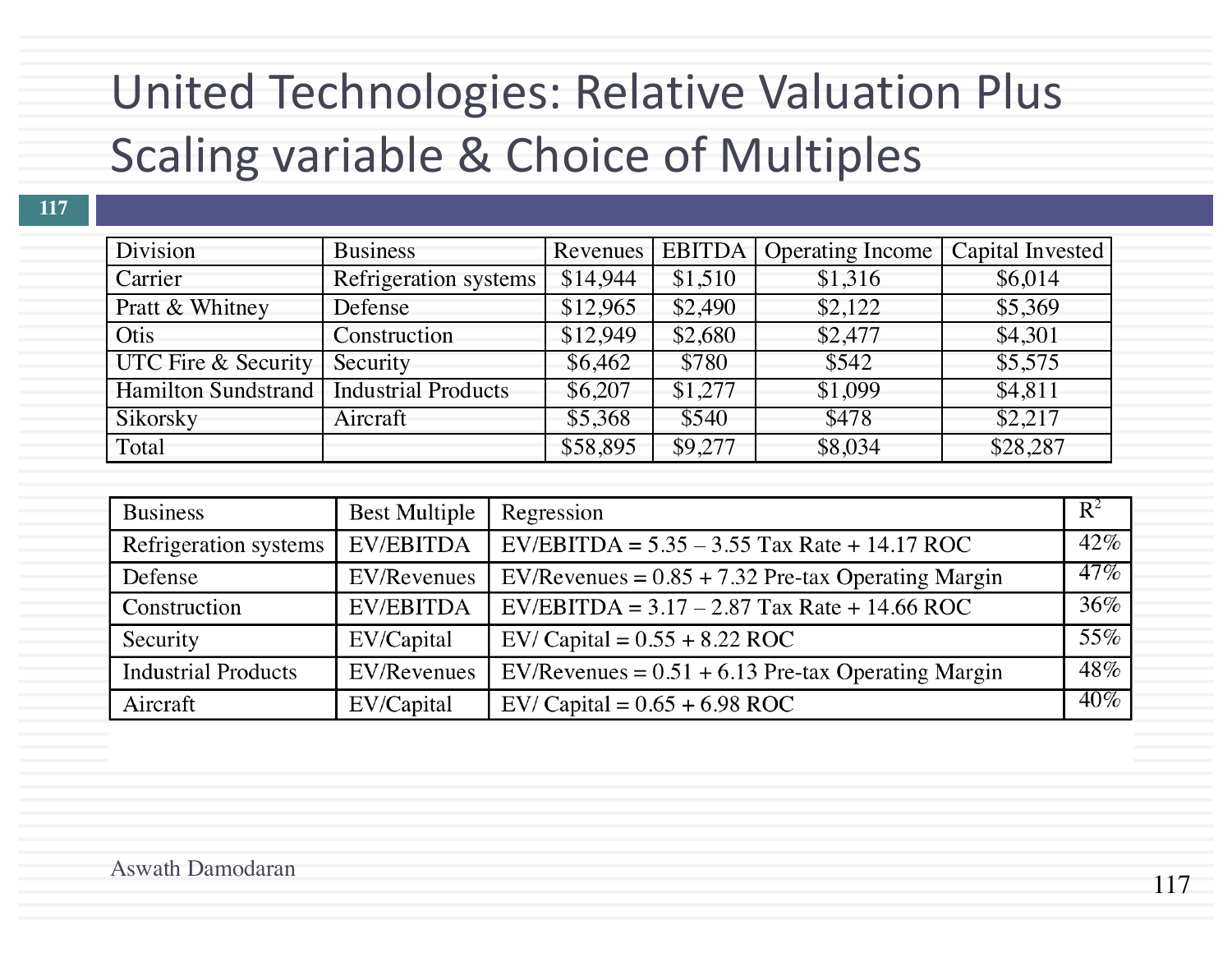## United Technologies: Relative Valuation

### Sum of the Parts value

|            |                                                                | Current              |            |           |      |                              |             |  |
|------------|----------------------------------------------------------------|----------------------|------------|-----------|------|------------------------------|-------------|--|
|            | Scaling                                                        | value for<br>scaling |            | Operating | Tax  |                              | Estimated   |  |
| Division   | Variable                                                       | variable             | <b>ROC</b> | Margin    | Rate | <b>Predicted Multiple</b>    | Value       |  |
|            |                                                                |                      |            |           |      | $5.35 - 3.55(.38) + 14.17$   |             |  |
| Carrier    | <b>EBITDA</b>                                                  | \$1,510              | 13.57%     | 8.81%     | 38%  | $(.1357) = 5.92$             | \$8,944.47  |  |
| Pratt $\&$ |                                                                |                      |            |           |      |                              |             |  |
| Whitney    | Revenues                                                       | \$12,965             | 24.51\%    | 16.37%    | 38%  | $0.85 + 7.32$ (.1637) = 2.05 | \$26,553.29 |  |
|            |                                                                |                      |            |           |      | $3.17 - 2.87(.38) + 14.66$   |             |  |
| Otis       | <b>EBITDA</b>                                                  | \$2,680              | 35.71\%    | 19.13%    | 38%  | $(.3571) = 7.31$             | \$19,601.70 |  |
| UTC Fire & |                                                                |                      |            |           |      |                              |             |  |
| Security   | Capital                                                        | \$5,575              | $6.03\%$   | 8.39%     | 38%  | $0.55 + 8.22$ (.0603) = 1.05 | \$5,828.76  |  |
| Hamilton   |                                                                |                      |            |           |      |                              |             |  |
| Sundstrand | Revenues                                                       | \$6,207              | 14.16%     | 17.71\%   | 38%  | $0.51 + 6.13$ (.1771) = 1.59 | \$9,902.44  |  |
| Sikorsky   | Capital                                                        | \$2,217              | 13.37%     | $8.90\%$  | 38%  | $0.65 + 6.98$ (.1337) = 1.58 | \$3,509.61  |  |
|            | \$74,230.37<br>Sum of the parts value for operating assets $=$ |                      |            |           |      |                              |             |  |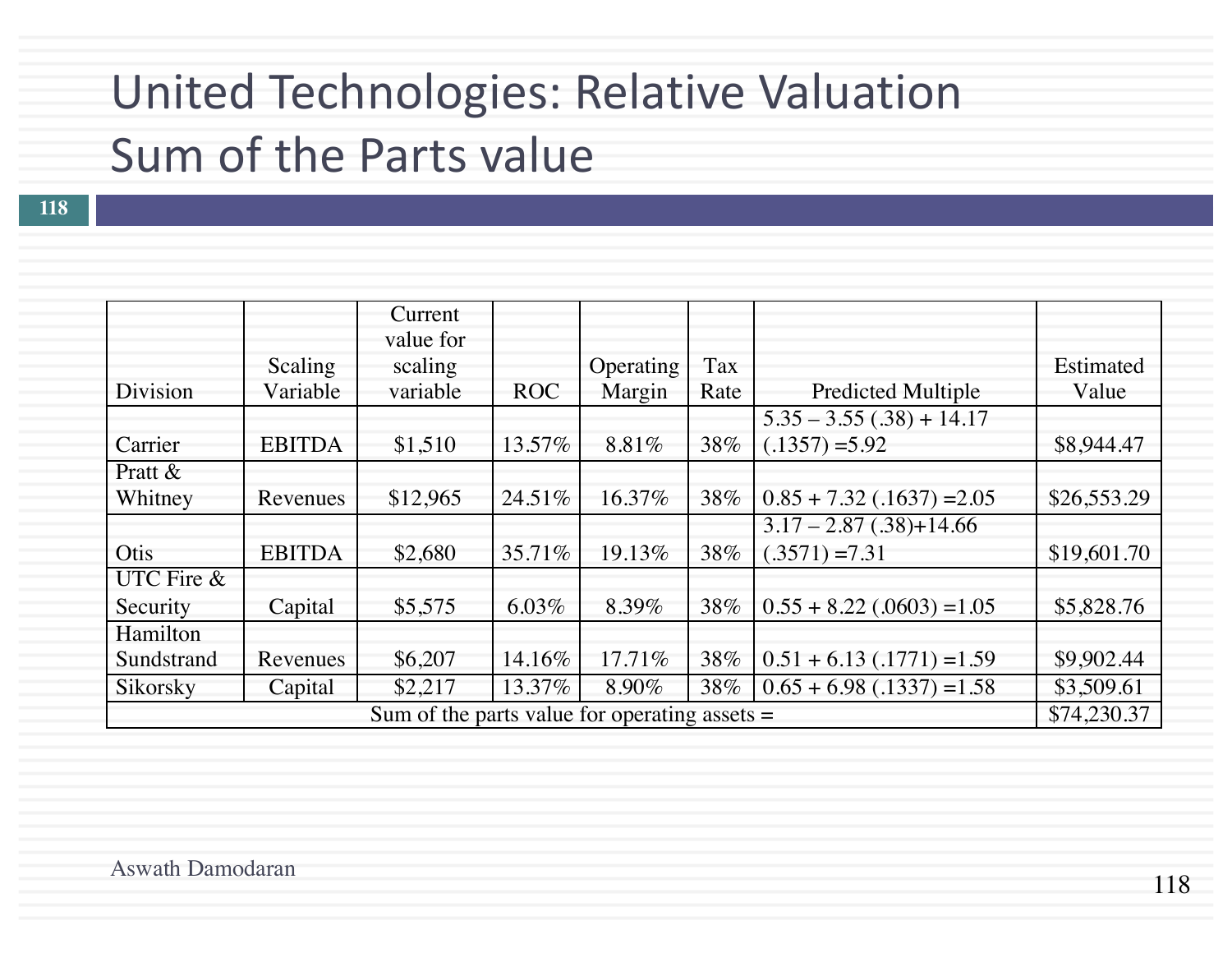# United Technologies: DCF parts valuation Cost of capital, by business

|            | Unlevered    | Debt/Equity | Levered | Cost of  | After-tax cost | Debt to | Cost of  |
|------------|--------------|-------------|---------|----------|----------------|---------|----------|
| Division   | <b>B</b> eta | Ratio       | beta    | equity   | of debt        | Capital | capital  |
| Carrier    | 0.83         | 30.44%      | 0.97    | $9.32\%$ | $2.95\%$       | 23.33%  | $7.84\%$ |
| Pratt $\&$ |              |             |         |          |                |         |          |
| Whitney    | 0.81         | 30.44%      | 0.95    | 9.17%    | $2.95\%$       | 23.33%  | 7.72%    |
| Otis       | 1.19         | 30.44%      | 1.39    | 12.07%   | $2.95\%$       | 23.33%  | 9.94%    |
| UTC Fire & |              |             |         |          |                |         |          |
| Security   | 0.65         | 30.44%      | 0.76    | $7.95\%$ | $2.95\%$       | 23.33%  | $6.78\%$ |
| Hamilton   |              |             |         |          |                |         |          |
| Sundstrand | 1.04         | 30.44%      | 1.22    | 10.93%   | $2.95\%$       | 23.33%  | 9.06%    |
| Sikorsky   | 1.17         | 30.44%      | 1.37    | 11.92%   | $2.95\%$       | 23.33%  | $9.82\%$ |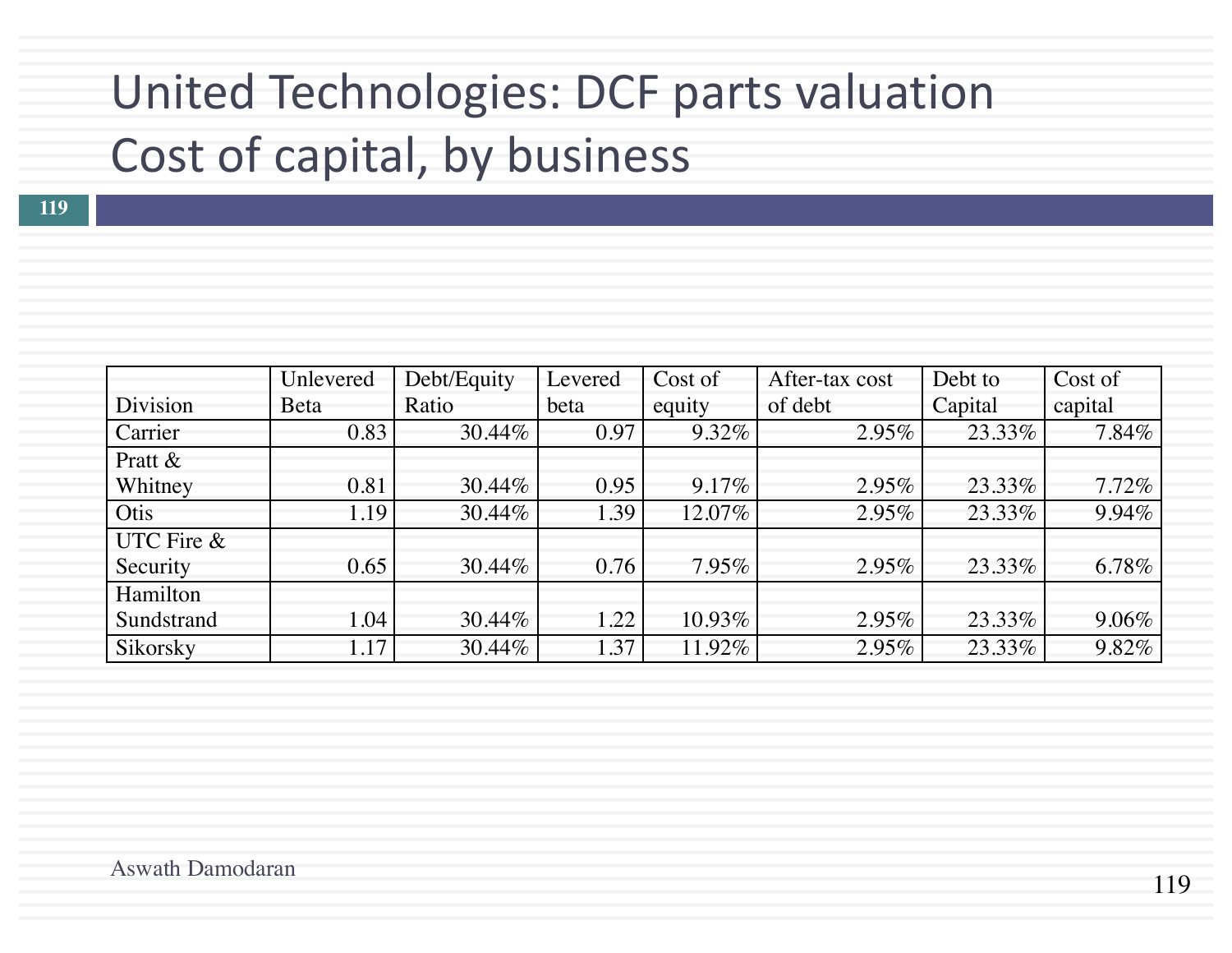# United Technologies: DCF valuation Fundamentals, by business

|  | -- |  |
|--|----|--|
|  |    |  |

|                 | Total    | Capital         |        | <b>Allocated</b> | Operating income | Return on | Reinvestment |
|-----------------|----------|-----------------|--------|------------------|------------------|-----------|--------------|
| Division        | Assets   | <i>Invested</i> | Cap Ex | Reinvestment     | after taxes      | capital   | Rate         |
| Carrier         | \$10,810 | \$6,014         | \$191  | \$353            | \$816            | 13.57%    | 43.28%       |
| Pratt &         |          |                 |        |                  |                  |           |              |
| Whitney         | \$9,650  | \$5,369         | \$412  | \$762            | \$1,316          | 24.51\%   | 57.90%       |
| Otis            | \$7,731  | \$4,301         | \$150  | \$277            | \$1,536          | 35.71\%   | 18.06%       |
| <b>UTC</b> Fire |          |                 |        |                  |                  |           |              |
| & Security      | \$10,022 | \$5,575         | \$95   | \$176            | \$336            | $6.03\%$  | 52.27%       |
| Hamilton        |          |                 |        |                  |                  |           |              |
| Sundstrand      | \$8,648  | \$4,811         | \$141  | \$261            | \$681            | 14.16%    | 38.26%       |
| Sikorsky        | \$3,985  | \$2,217         | \$165  | \$305            | \$296            | 13.37%    | 102.95%      |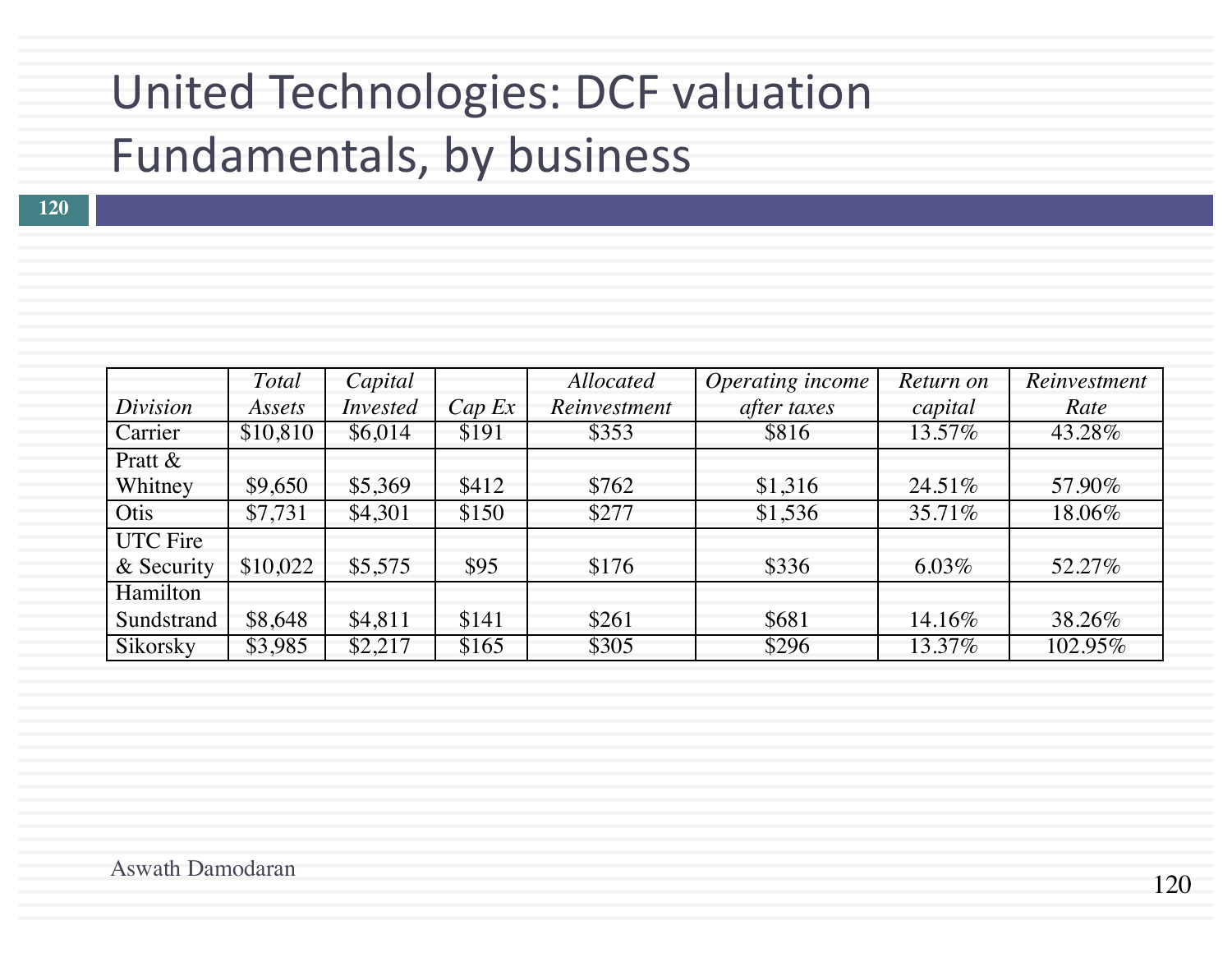# United Technologies, DCF valuation **Growth Choices**

|                               | Cost of  | Return on | Reinvestment | Expected | Length of growth | <b>Stable</b> | <b>Stable</b> |
|-------------------------------|----------|-----------|--------------|----------|------------------|---------------|---------------|
| Division                      | capital  | capital   | Rate         | growth   | period           | growth rate   | <b>ROC</b>    |
| Carrier                       | $7.84\%$ | 13.57%    | 43.28%       | 5.87%    |                  | $3\%$         | $7.84\%$      |
| Pratt $\&$<br>Whitney         | $7.72\%$ | $24.51\%$ | 57.90%       | 14.19%   |                  | $3\%$         | 12.00%        |
| Otis                          | $9.94\%$ | $35.71\%$ | 18.06%       | $6.45\%$ |                  | $3\%$         | 14.00%        |
| <b>UTC</b> Fire<br>& Security | $6.78\%$ | $6.03\%$  | 52.27%       | $3.15\%$ | $\Omega$         | $3\%$         | $6.78\%$      |
| Hamilton                      |          |           |              |          |                  |               |               |
| Sundstrand                    | $9.06\%$ | 14.16%    | 38.26%       | 5.42%    |                  | $3\%$         | $9.06\%$      |
| Sikorsky                      | 9.82%    | 13.37%    | 102.95%      | 13.76%   |                  | $3\%$         | $9.82\%$      |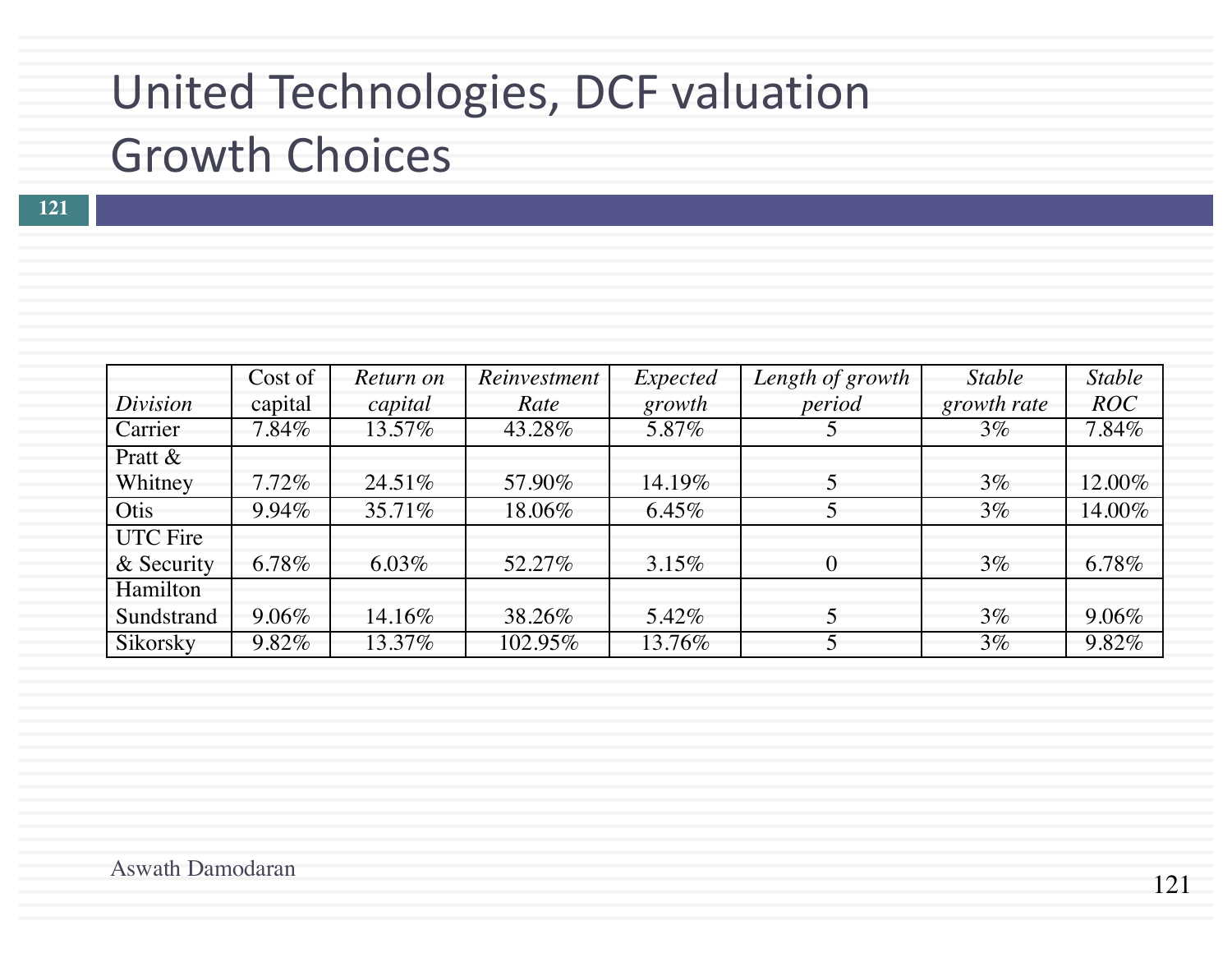## United Technologies, DCF valuation

## Values of the parts

|                 | Cost of  | $PV$ of     | PV of Terminal | Value of Operating |
|-----------------|----------|-------------|----------------|--------------------|
| <b>Business</b> | capital  | <b>FCFF</b> | Value          | Assets             |
| Carrier         | $7.84\%$ | \$2,190     | \$9,498        | \$11,688           |
| Pratt & Whitney | $7.72\%$ | \$3,310     | \$27,989       | \$31,299           |
| Otis            | $9.94\%$ | \$5,717     | \$14,798       | \$20,515           |
| UTC Fire &      |          |             |                |                    |
| Security        | 6.78%    | \$0         | \$4,953        | \$4,953            |
| Hamilton        |          |             |                |                    |
| Sundstrand      | $9.06\%$ | \$1,902     | \$6,343        | \$8,245            |
| Sikorsky        | 9.82%    | $-$ \$49    | \$3,598        | \$3,550            |
| <i>Sum</i>      |          |             |                | \$80,250           |